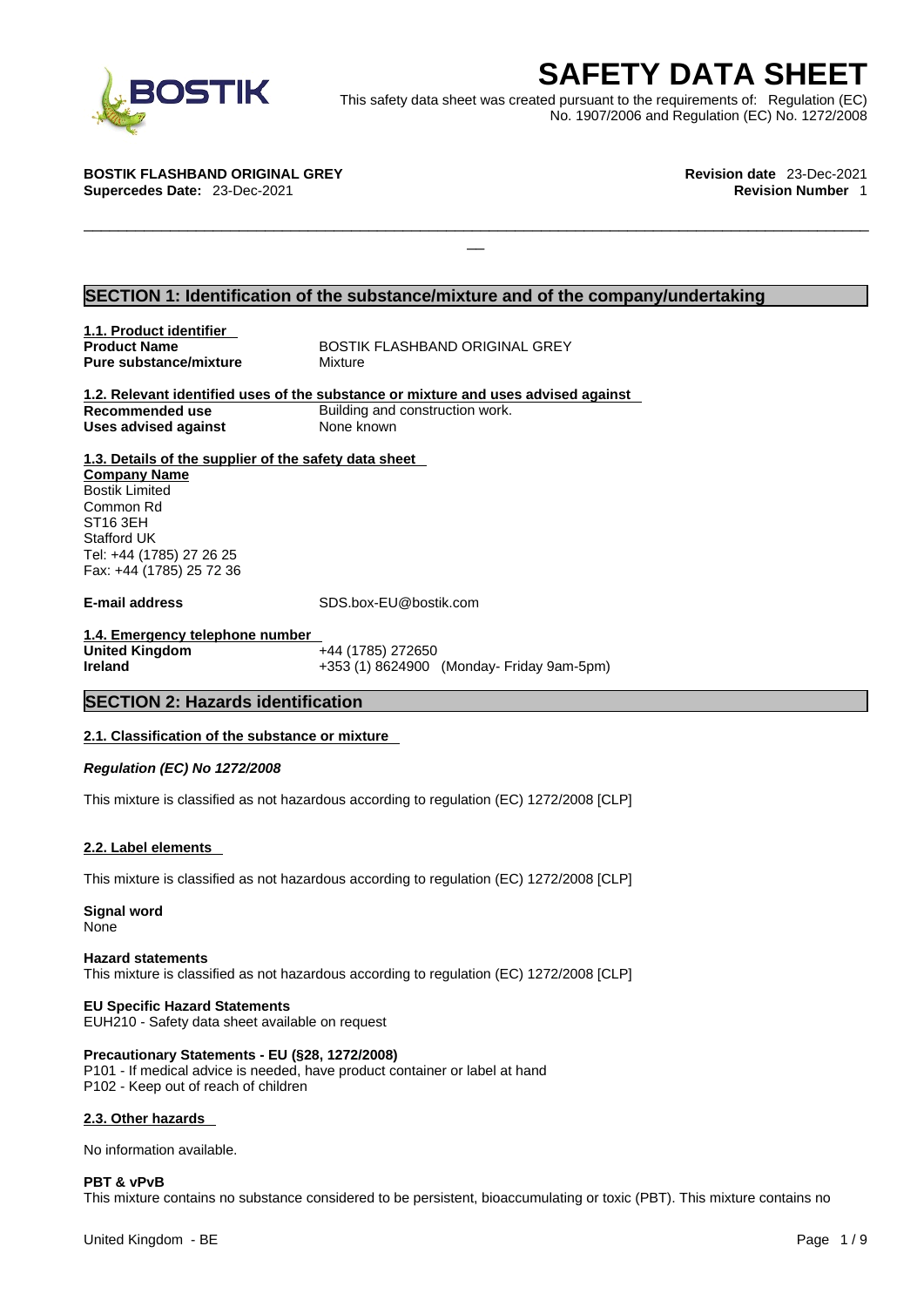\_\_\_\_\_\_\_\_\_\_\_\_\_\_\_\_\_\_\_\_\_\_\_\_\_\_\_\_\_\_\_\_\_\_\_\_\_\_\_\_\_\_\_\_\_\_\_\_\_\_\_\_\_\_\_\_\_\_\_\_\_\_\_\_\_\_\_\_\_\_\_\_\_\_\_\_\_\_\_\_\_\_\_\_\_\_\_\_\_\_\_

substance considered to be very persistent nor very bioaccumulating (vPvB).

# **SECTION 3: Composition/information on ingredients**

### **3.1 Substances**

Not applicable

#### **3.2 Mixtures**

NOTE [5] - This substance is exempted from registration according to the provisions of Article 2(7)(a) and Annex V of REACH

## **Full text of H- and EUH-phrases: see section 16**

This product does not contain candidate substances of very high concern at a concentration >=0.1% (Regulation (EC) No. 1907/2006 (REACH), Article 59)

# **SECTION 4: First aid measures**

# **4.1. Description of first aid measures**

| <b>General advice</b>                   | If medical advice is needed, have product container or label at hand. Show this safety<br>data sheet to the doctor in attendance.        |  |  |
|-----------------------------------------|------------------------------------------------------------------------------------------------------------------------------------------|--|--|
| <b>Inhalation</b>                       | Remove to fresh air. IF exposed or concerned: Get medical advice/attention.                                                              |  |  |
| Eye contact                             | Rinse thoroughly with plenty of water for at least 15 minutes, lifting lower and upper<br>eyelids. Consult a doctor.                     |  |  |
| <b>Skin contact</b>                     | Wash skin with soap and water. In the case of skin irritation or allergic reactions see a<br>doctor.                                     |  |  |
| Ingestion                               | Clean mouth with water. Do NOT induce vomiting. Drink 1 or 2 glasses of water. Never<br>give anything by mouth to an unconscious person. |  |  |
|                                         | 4.2. Most important symptoms and effects, both acute and delayed                                                                         |  |  |
| <b>Symptoms</b>                         | No information available.                                                                                                                |  |  |
|                                         | 4.3. Indication of any immediate medical attention and special treatment needed                                                          |  |  |
| Note to doctors                         | Treat symptomatically.                                                                                                                   |  |  |
| <b>SECTION 5: Firefighting measures</b> |                                                                                                                                          |  |  |
| 5.1. Extinguishing media                |                                                                                                                                          |  |  |
| <b>Suitable Extinguishing Media</b>     | Use extinguishing measures that are appropriate to local circumstances and the<br>surrounding environment.                               |  |  |
| Unsuitable extinguishing media          | No information available.                                                                                                                |  |  |
|                                         |                                                                                                                                          |  |  |

**5.2. Special hazards arising from the substance or mixture**

**Specific hazards arising from the** Thermal decomposition can lead to release of irritating and toxic gases and vapours. **chemical**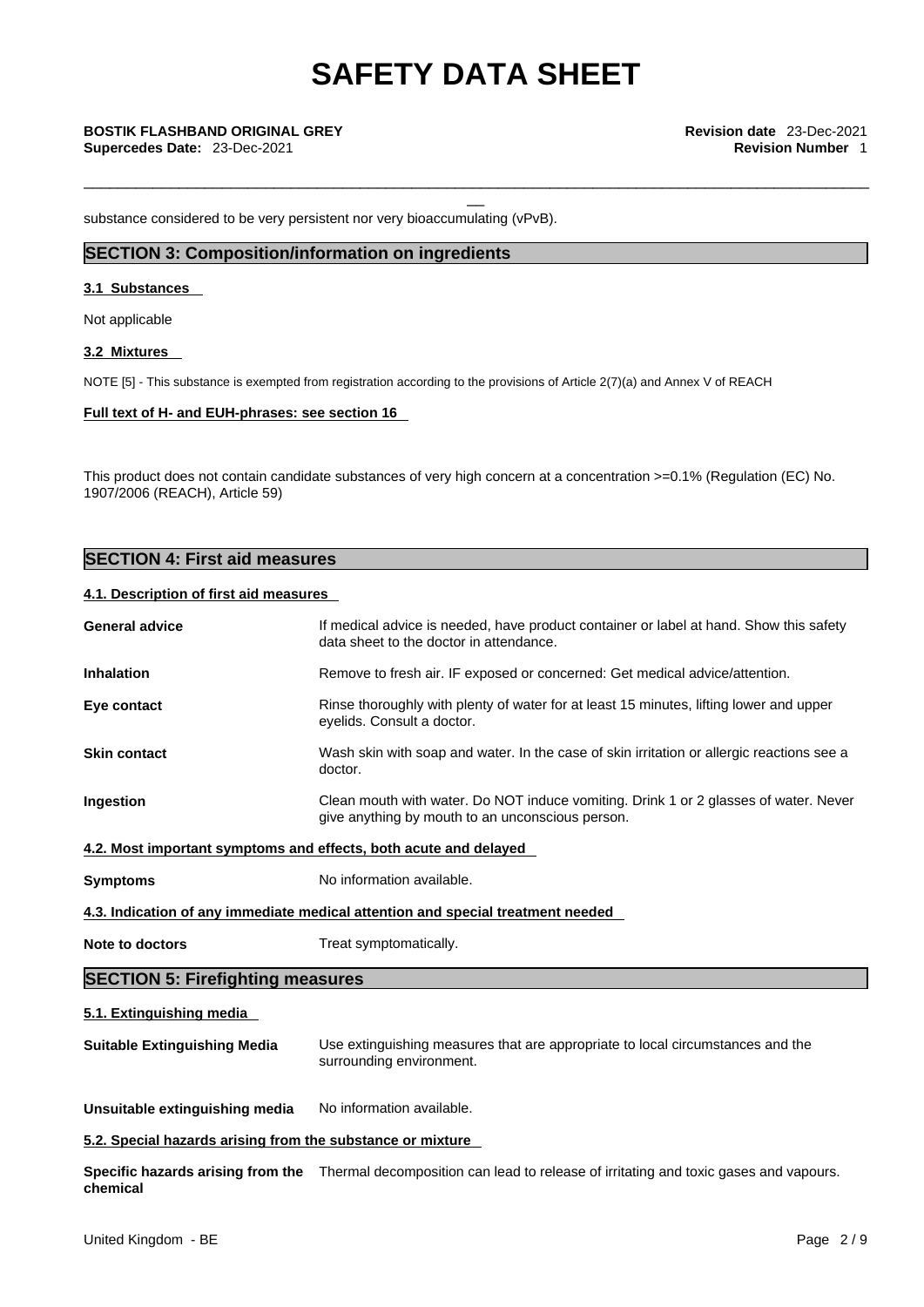\_\_\_\_\_\_\_\_\_\_\_\_\_\_\_\_\_\_\_\_\_\_\_\_\_\_\_\_\_\_\_\_\_\_\_\_\_\_\_\_\_\_\_\_\_\_\_\_\_\_\_\_\_\_\_\_\_\_\_\_\_\_\_\_\_\_\_\_\_\_\_\_\_\_\_\_\_\_\_\_\_\_\_\_\_\_\_\_\_\_\_

\_\_ **BOSTIK FLASHBAND ORIGINAL GREY Revision date** 23-Dec-2021 **Supercedes Date:** 23-Dec-2021 **Revision Number** 1

**Hazardous combustion products** Silicon dioxide.

**5.3. Advice for firefighters** 

**Special protective equipment and** Firefighters should wear self-contained breathing apparatus and full firefighting turnout **precautions for fire-fighters** gear. Use personal protection equipment.

# **SECTION 6: Accidental release measures**

|                                                                   | 6.1. Personal precautions, protective equipment and emergency procedures                       |  |  |
|-------------------------------------------------------------------|------------------------------------------------------------------------------------------------|--|--|
| <b>Personal precautions</b>                                       | Ensure adequate ventilation.                                                                   |  |  |
| For emergency responders                                          | Use personal protection recommended in Section 8.                                              |  |  |
| 6.2. Environmental precautions                                    |                                                                                                |  |  |
| <b>Environmental precautions</b>                                  | See Section 12 for additional Ecological Information.                                          |  |  |
| 6.3. Methods and material for containment and cleaning up         |                                                                                                |  |  |
| <b>Methods for containment</b>                                    | Prevent further leakage or spillage if safe to do so.                                          |  |  |
| Methods for cleaning up                                           | Take up mechanically, placing in appropriate containers for disposal.                          |  |  |
| Prevention of secondary hazards                                   | Clean contaminated objects and areas thoroughly observing environmental regulations.           |  |  |
| 6.4. Reference to other sections                                  |                                                                                                |  |  |
| <b>Reference to other sections</b>                                | See section 8 for more information. See section 13 for more information.                       |  |  |
| <b>SECTION 7: Handling and storage</b>                            |                                                                                                |  |  |
| 7.1. Precautions for safe handling                                |                                                                                                |  |  |
| Advice on safe handling                                           | Ensure adequate ventilation.                                                                   |  |  |
| <b>General hygiene considerations</b>                             | Handle in accordance with good industrial hygiene and safety practice.                         |  |  |
| 7.2. Conditions for safe storage, including any incompatibilities |                                                                                                |  |  |
| <b>Storage Conditions</b>                                         | Keep container tightly closed in a dry and well-ventilated place.                              |  |  |
| 7.3. Specific end use(s)                                          |                                                                                                |  |  |
| Specific use(s)<br>Building and construction work.                |                                                                                                |  |  |
|                                                                   | Risk Management Methods (RMM) The information required is contained in this Safety Data Sheet. |  |  |
| <b>Other information</b>                                          | Observe technical data sheet.                                                                  |  |  |
|                                                                   | <b>SECTION 8: Exposure controls/personal protection</b>                                        |  |  |

# **8.1. Control parameters**

# **Exposure Limits**

| Chemical name    | <b>European Union</b> | <b>United Kinadom</b>     |
|------------------|-----------------------|---------------------------|
| Kaolin           |                       | TWA: $2 \text{ mg/m}^3$   |
| 1332-58-7        |                       | STEL: 6 ma/m <sup>3</sup> |
| <b>Cellulose</b> |                       | TWA: $10 \text{ ma/m}^3$  |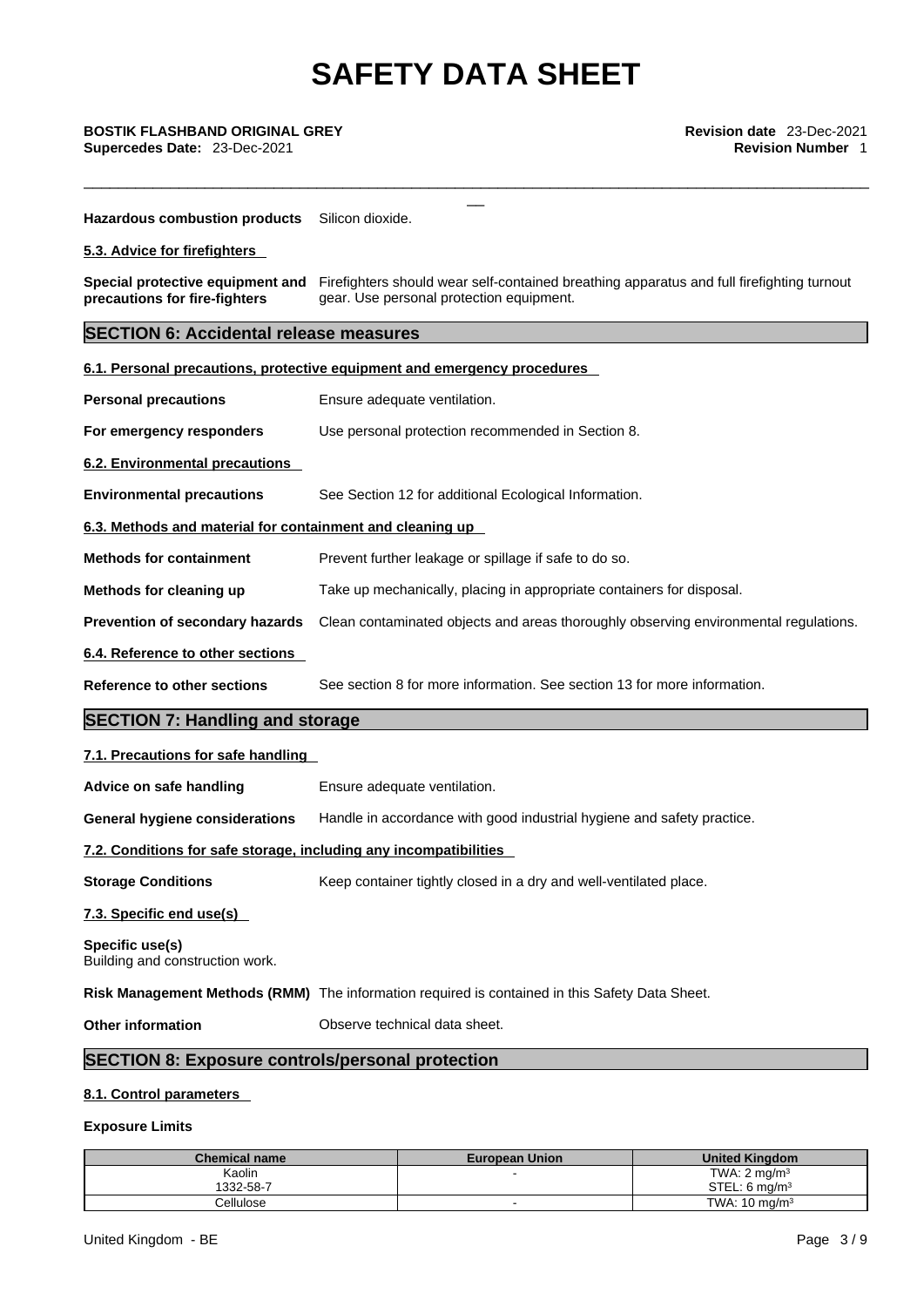| <b>BOSTIK FLASHBAND ORIGINAL GREY</b><br>Supercedes Date: 23-Dec-2021                 |                                                                                                                                                                                                                                                                                                                                                        | Revision date 23-Dec-2021<br><b>Revision Number 1</b>                               |
|---------------------------------------------------------------------------------------|--------------------------------------------------------------------------------------------------------------------------------------------------------------------------------------------------------------------------------------------------------------------------------------------------------------------------------------------------------|-------------------------------------------------------------------------------------|
|                                                                                       |                                                                                                                                                                                                                                                                                                                                                        |                                                                                     |
| 9004-34-6                                                                             |                                                                                                                                                                                                                                                                                                                                                        | TWA: $4 \text{ mg/m}^3$<br>STEL: 20 mg/m <sup>3</sup><br>STEL: 12 mg/m <sup>3</sup> |
| <b>Derived No Effect Level (DNEL)</b>                                                 | No information available                                                                                                                                                                                                                                                                                                                               |                                                                                     |
| <b>Predicted No Effect Concentration</b> No information available.<br>(PNEC)          |                                                                                                                                                                                                                                                                                                                                                        |                                                                                     |
| 8.2. Exposure controls                                                                |                                                                                                                                                                                                                                                                                                                                                        |                                                                                     |
| <b>Engineering controls</b>                                                           | Ensure adequate ventilation, especially in confined areas.                                                                                                                                                                                                                                                                                             |                                                                                     |
| Personal protective equipment<br><b>Eye/face protection</b><br><b>Hand protection</b> | Tight sealing safety goggles.<br>Gloves must conform to standard EN 374. Ensure that the breakthrough time of the<br>glove material is not exceeded. Refer to glove supplier for information on breakthrough<br>time for specific gloves. The breakthrough time of the gloves depends on the material<br>and the thickness as well as the temperature. |                                                                                     |
| Skin and body protection                                                              | Suitable protective clothing.                                                                                                                                                                                                                                                                                                                          |                                                                                     |
| Environmental exposure controls No information available.                             |                                                                                                                                                                                                                                                                                                                                                        |                                                                                     |

# **SECTION 9: Physical and chemical properties**

# **9.1. Information on basic physical and chemical properties**

| <b>Physical state</b><br>Appearance<br><b>Colour</b><br><b>Odour</b><br><b>Odour threshold</b> | Solid<br>No information available<br><b>Black</b><br>Characteristic<br>No information available |                  |
|------------------------------------------------------------------------------------------------|-------------------------------------------------------------------------------------------------|------------------|
| <b>Property</b>                                                                                | <b>Values</b>                                                                                   | Remarks • Method |
| рH                                                                                             | No data available                                                                               |                  |
| pH (as aqueous solution)                                                                       | No data available                                                                               |                  |
| Melting point / freezing point                                                                 | No data available                                                                               |                  |
| Initial boiling point and boiling                                                              | No data available                                                                               |                  |
| range                                                                                          |                                                                                                 |                  |
| <b>Flash point</b>                                                                             | No data available                                                                               |                  |
| <b>Evaporation rate</b>                                                                        | No data available                                                                               |                  |
| <b>Flammability</b>                                                                            | No data available                                                                               |                  |
| <b>Flammability Limit in Air</b>                                                               |                                                                                                 |                  |
| Upper flammability or explosive No data available<br>limits                                    |                                                                                                 |                  |
| Lower flammability or explosive No data available<br>limits                                    |                                                                                                 |                  |
| Vapour pressure                                                                                | No data available                                                                               |                  |
| <b>Relative vapour density</b>                                                                 | No data available                                                                               |                  |
| <b>Relative density</b>                                                                        | No data available                                                                               |                  |
| <b>Water solubility</b>                                                                        | No data available                                                                               |                  |
| Solubility(ies)                                                                                | No data available                                                                               |                  |
| <b>Partition coefficient</b>                                                                   | No data available                                                                               |                  |
| <b>Autoignition temperature</b>                                                                | No data available                                                                               |                  |
| <b>Decomposition temperature</b>                                                               | No data available                                                                               |                  |
| <b>Kinematic viscosity</b>                                                                     | No data available                                                                               |                  |
| <b>Dynamic viscosity</b>                                                                       | No data available                                                                               |                  |
| <b>Explosive properties</b>                                                                    | No data available                                                                               |                  |
| <b>Oxidising properties</b>                                                                    | No data available                                                                               |                  |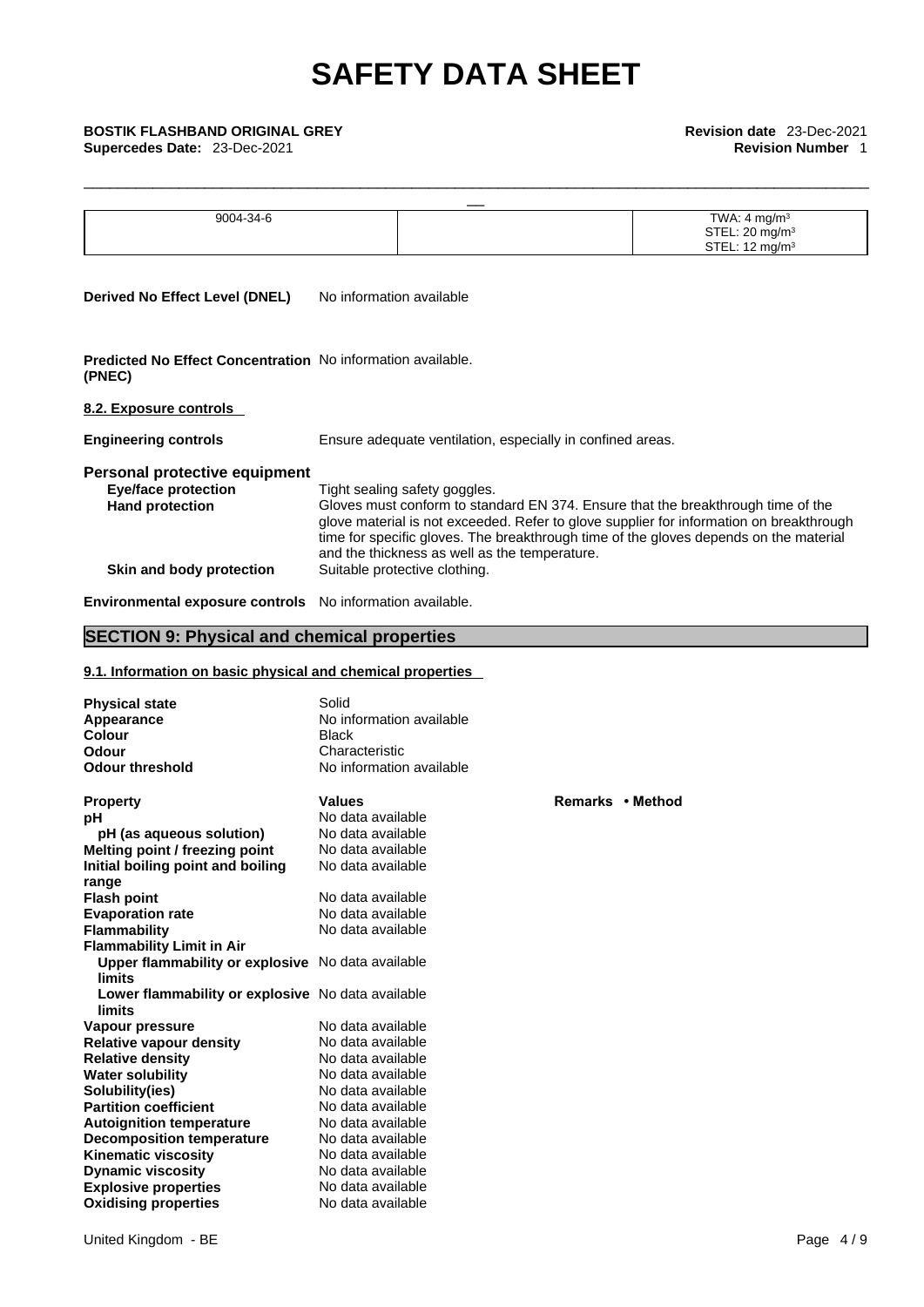\_\_\_\_\_\_\_\_\_\_\_\_\_\_\_\_\_\_\_\_\_\_\_\_\_\_\_\_\_\_\_\_\_\_\_\_\_\_\_\_\_\_\_\_\_\_\_\_\_\_\_\_\_\_\_\_\_\_\_\_\_\_\_\_\_\_\_\_\_\_\_\_\_\_\_\_\_\_\_\_\_\_\_\_\_\_\_\_\_\_\_

| 9.2. Other information |                          |  |
|------------------------|--------------------------|--|
| Solid content (%)      | No information available |  |
| VOC Content (%)        |                          |  |
| Density                | No data available        |  |

# **SECTION 10: Stability and reactivity**

| 10.1. Reactivity                                                 |                                                                                |  |  |
|------------------------------------------------------------------|--------------------------------------------------------------------------------|--|--|
| <b>Reactivity</b>                                                | No information available.                                                      |  |  |
| 10.2. Chemical stability                                         |                                                                                |  |  |
| <b>Stability</b>                                                 | Stable under normal conditions.                                                |  |  |
| <b>Explosion data</b>                                            |                                                                                |  |  |
| Sensitivity to mechanical                                        | None.                                                                          |  |  |
| impact<br>Sensitivity to static discharge None.                  |                                                                                |  |  |
| 10.3. Possibility of hazardous reactions                         |                                                                                |  |  |
| Possibility of hazardous reactions None under normal processing. |                                                                                |  |  |
| 10.4. Conditions to avoid                                        |                                                                                |  |  |
| <b>Conditions to avoid</b>                                       | Heat, flames and sparks.                                                       |  |  |
| 10.5. Incompatible materials                                     |                                                                                |  |  |
| Incompatible materials                                           | None known based on information supplied.                                      |  |  |
| 10.6. Hazardous decomposition products                           |                                                                                |  |  |
| <b>Hazardous decomposition</b><br>products                       | None under normal use conditions. Stable under recommended storage conditions. |  |  |
| <b>SECTION 11: Toxicological information</b>                     |                                                                                |  |  |
| 11.1. Information on toxicological effects                       |                                                                                |  |  |
| Information on likely routes of exposure                         |                                                                                |  |  |
| <b>Product Information</b>                                       |                                                                                |  |  |
| <b>Inhalation</b>                                                | Based on available data, the classification criteria are not met.              |  |  |
| Eye contact                                                      | Based on available data, the classification criteria are not met.              |  |  |
| <b>Skin contact</b>                                              | Based on available data, the classification criteria are not met.              |  |  |
|                                                                  |                                                                                |  |  |

**Ingestion Based on available data, the classification criteria are not met.** 

# **<u>Symptoms related to the physical, chemical and toxicological characteristics</u>**

| Symptoms | No information available. |
|----------|---------------------------|
|          |                           |

# **Numerical measures of toxicity**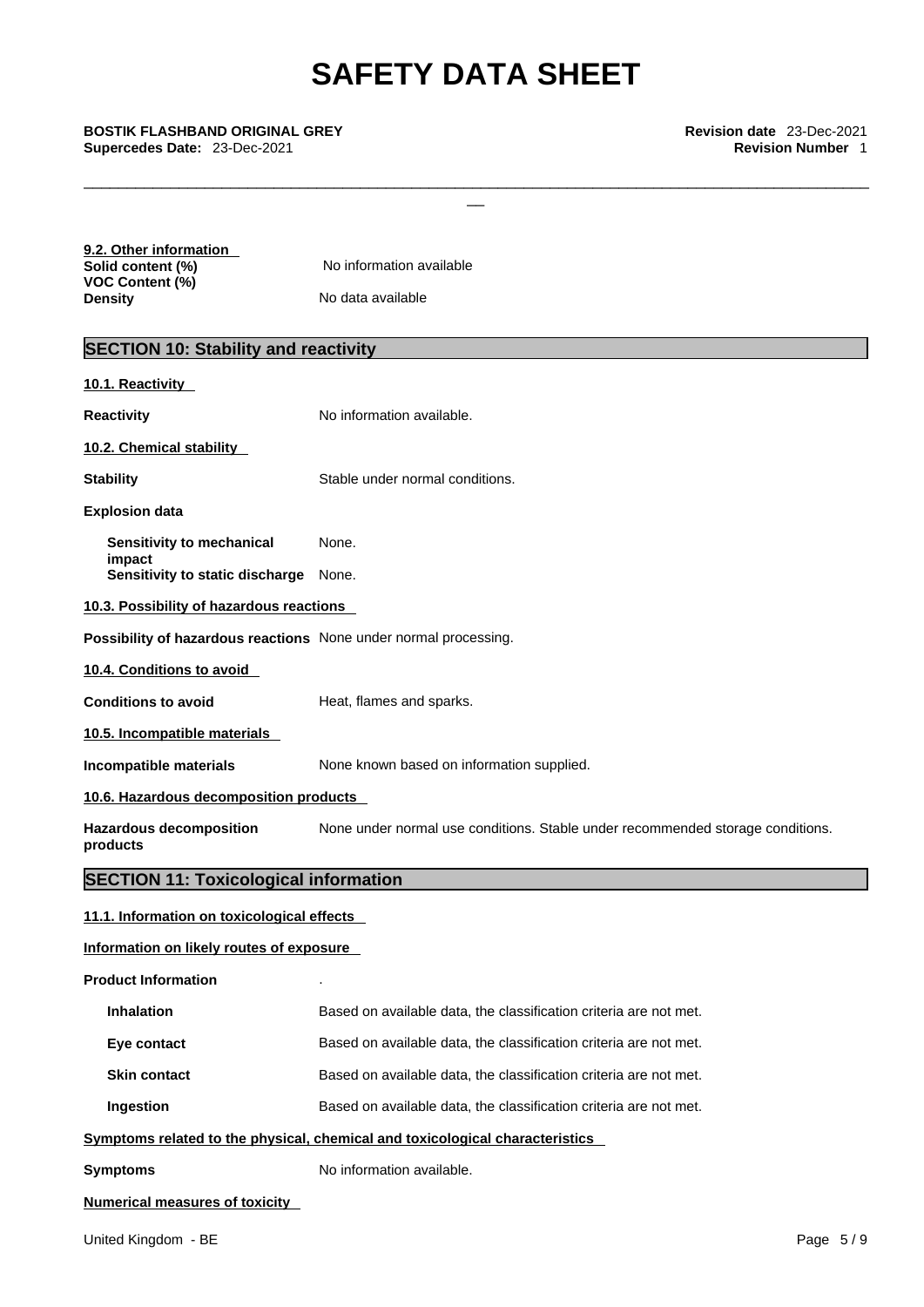\_\_\_\_\_\_\_\_\_\_\_\_\_\_\_\_\_\_\_\_\_\_\_\_\_\_\_\_\_\_\_\_\_\_\_\_\_\_\_\_\_\_\_\_\_\_\_\_\_\_\_\_\_\_\_\_\_\_\_\_\_\_\_\_\_\_\_\_\_\_\_\_\_\_\_\_\_\_\_\_\_\_\_\_\_\_\_\_\_\_\_

\_\_ **BOSTIK FLASHBAND ORIGINAL GREY Revision date** 23-Dec-2021 **Supercedes Date:** 23-Dec-2021 **Revision Number** 1

**Acute toxicity The following values are calculated based on chapter 3.1 of the GHS document ATEmix (dermal)**48,434.40 mg/kg

|                                           | Delayed and immediate effects as well as chronic effects from short and long-term exposure |
|-------------------------------------------|--------------------------------------------------------------------------------------------|
| <b>Skin corrosion/irritation</b>          | Based on available data, the classification criteria are not met.                          |
| Serious eye damage/eye irritation         | Based on available data, the classification criteria are not met.                          |
| Respiratory or skin sensitisation         | Based on available data, the classification criteria are not met.                          |
| Germ cell mutagenicity                    | Based on available data, the classification criteria are not met.                          |
| Carcinogenicity                           | Based on available data, the classification criteria are not met.                          |
| <b>Reproductive toxicity</b>              | Based on available data, the classification criteria are not met.                          |
| <b>STOT - single exposure</b>             | Based on available data, the classification criteria are not met.                          |
| <b>STOT - repeated exposure</b>           | Based on available data, the classification criteria are not met.                          |
| <b>Aspiration hazard</b>                  | Based on available data, the classification criteria are not met.                          |
| 11.2. Information on other hazards        |                                                                                            |
| 11.2.1. Endocrine disrupting properties   |                                                                                            |
| <b>Endocrine disrupting properties</b>    | No information available.                                                                  |
| 11.2.2. Other information                 |                                                                                            |
| Other adverse effects                     | No information available.                                                                  |
| <b>SECTION 12: Ecological information</b> |                                                                                            |
| 12.1. Toxicity                            |                                                                                            |
| <b>Ecotoxicity</b>                        |                                                                                            |

# **12.2. Persistence and degradability**

**Persistence and degradability** No information available.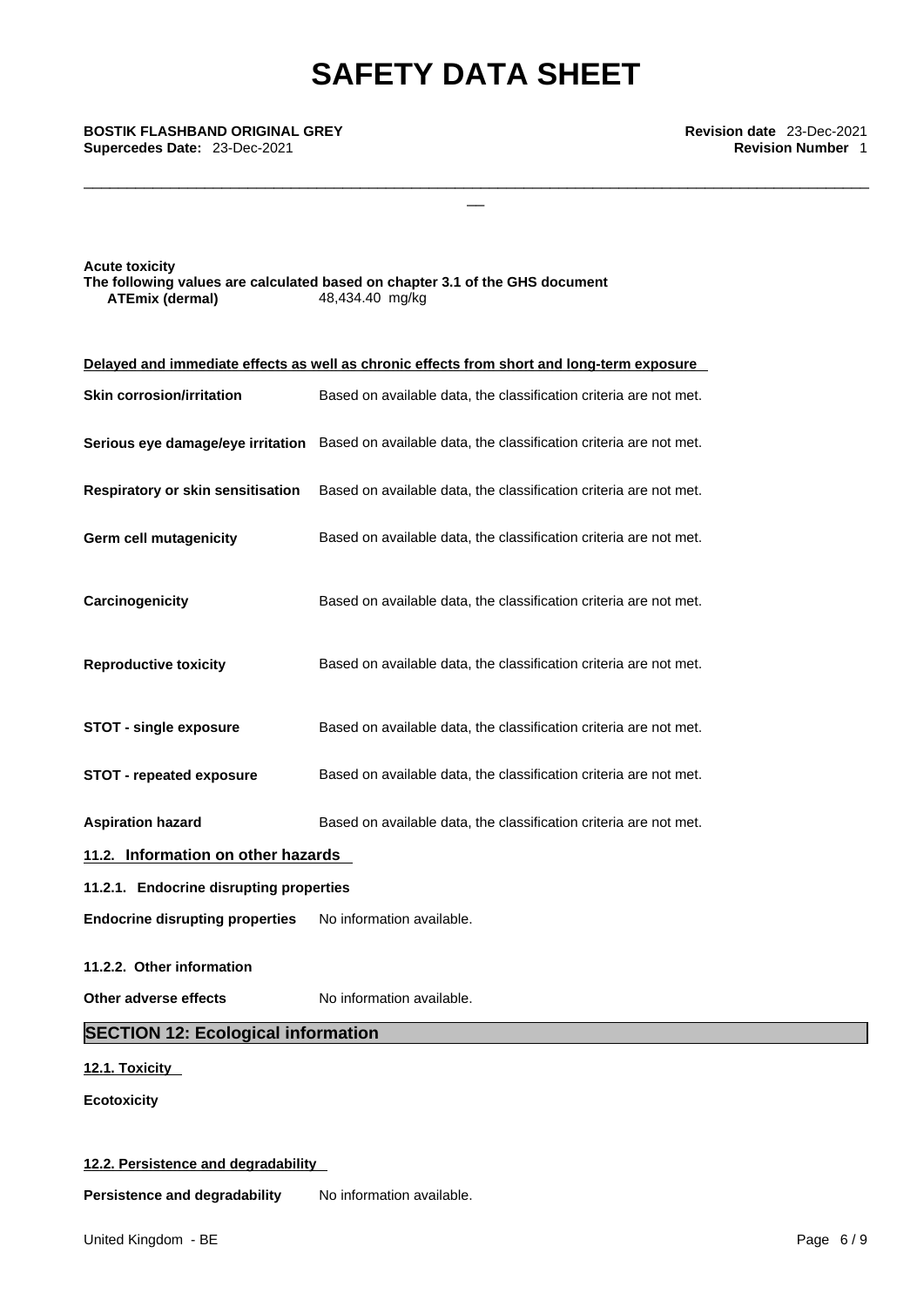\_\_\_\_\_\_\_\_\_\_\_\_\_\_\_\_\_\_\_\_\_\_\_\_\_\_\_\_\_\_\_\_\_\_\_\_\_\_\_\_\_\_\_\_\_\_\_\_\_\_\_\_\_\_\_\_\_\_\_\_\_\_\_\_\_\_\_\_\_\_\_\_\_\_\_\_\_\_\_\_\_\_\_\_\_\_\_\_\_\_\_

# \_\_ **BOSTIK FLASHBAND ORIGINAL GREY Revision date** 23-Dec-2021 **Supercedes Date:** 23-Dec-2021 **Revision Number** 1

| 12.3. Bioaccumulative potential          |                           |  |  |
|------------------------------------------|---------------------------|--|--|
| <b>Bioaccumulation</b>                   | No information available. |  |  |
|                                          |                           |  |  |
| 12.4. Mobility in soil                   |                           |  |  |
| <b>Mobility in soil</b>                  | No information available. |  |  |
| 12.5. Results of PBT and vPvB assessment |                           |  |  |
| <b>PBT and vPvB assessment</b>           |                           |  |  |
|                                          |                           |  |  |
| 12.6. Other adverse effects              |                           |  |  |
| Other adverse effects                    | No information available. |  |  |

# **SECTION 13: Disposal considerations**

# **13.1. Waste treatment methods**

| Waste from residues/unused<br>products | Dispose of in accordance with local regulations. Dispose of waste in accordance with<br>environmental legislation. |
|----------------------------------------|--------------------------------------------------------------------------------------------------------------------|
| Contaminated packaging                 | Do not reuse empty containers.                                                                                     |
| <b>Other information</b>               | Waste codes should be assigned by the user based on the application for which the<br>product was used.             |

# **SECTION 14: Transport information**

| Land transport (ADR/RID)<br>14.1 UN number or ID number<br>14.2 Proper Shipping Name<br>14.3 Transport hazard class(es)<br>14.4 Packing group<br>14.5 Environmental hazards<br><b>14.6 Special Provisions</b> | Not regulated<br>Not regulated<br>Not regulated<br>Not regulated<br>Not applicable<br>None |                |
|---------------------------------------------------------------------------------------------------------------------------------------------------------------------------------------------------------------|--------------------------------------------------------------------------------------------|----------------|
| <b>IMDG</b>                                                                                                                                                                                                   |                                                                                            |                |
| 14.1 UN number or ID number                                                                                                                                                                                   | Not regulated                                                                              |                |
| 14.2 Proper Shipping Name                                                                                                                                                                                     | Not regulated                                                                              |                |
| 14.3 Transport hazard class(es)                                                                                                                                                                               | Not regulated                                                                              |                |
| 14.4 Packing group                                                                                                                                                                                            | Not regulated                                                                              |                |
| 14.5 Marine pollutant                                                                                                                                                                                         | ΝP                                                                                         |                |
| <b>14.6 Special Provisions</b>                                                                                                                                                                                | None                                                                                       |                |
|                                                                                                                                                                                                               | 14.7 Transport in bulk according to Annex II of MARPOL and the IBC Code                    | Not applicable |

# **Air transport (ICAO-TI / IATA-DGR)**

| 14.1 UN number or ID number     | Not regulated  |
|---------------------------------|----------------|
| 14.2 Proper Shipping Name       | Not regulated  |
| 14.3 Transport hazard class(es) | Not regulated  |
| 14.4 Packing group              | Not regulated  |
| 14.5 Environmental hazards      | Not applicable |
| <b>14.6 Special Provisions</b>  | None           |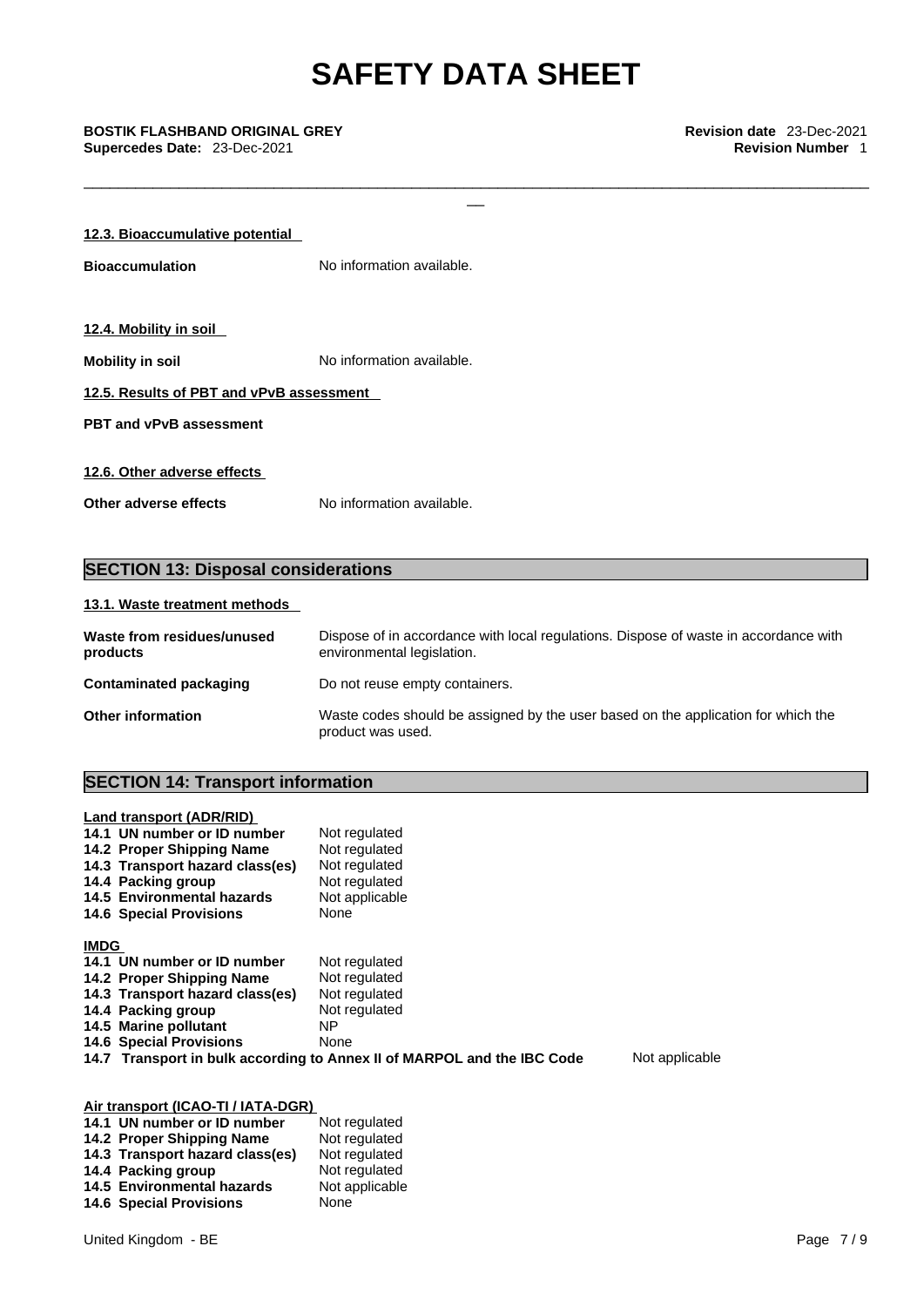\_\_\_\_\_\_\_\_\_\_\_\_\_\_\_\_\_\_\_\_\_\_\_\_\_\_\_\_\_\_\_\_\_\_\_\_\_\_\_\_\_\_\_\_\_\_\_\_\_\_\_\_\_\_\_\_\_\_\_\_\_\_\_\_\_\_\_\_\_\_\_\_\_\_\_\_\_\_\_\_\_\_\_\_\_\_\_\_\_\_\_

\_\_ **BOSTIK FLASHBAND ORIGINAL GREY Revision date** 23-Dec-2021 **Supercedes Date:** 23-Dec-2021 **Revision Number** 1

# **Section 15: REGULATORY INFORMATION**

**15.1. Safety, health and environmental regulations/legislation specific for the substance or mixture**

**European Union** 

## **Registration, Evaluation, Authorization, and Restriction of Chemicals (REACh) Regulation (EC 1907/2006)**

# **SVHC: Substances of Very High Concern for Authorisation:**

This product does not contain candidate substances of very high concern at a concentration >=0.1% (Regulation (EC) No. 1907/2006 (REACH), Article 59)

# **EU-REACH (1907/2006) - Annex XVII - Substances subject to Restriction**

This product contains one or more substance(s) subject to restriction (Regulation (EC) No. 1907/2006 (REACH), Annex XVII).

| Chemical name | <b>CAS No.</b> | Restricted substance per REACH<br><b>Annex XVII</b> |
|---------------|----------------|-----------------------------------------------------|
| `ellulose     | 9004-34-6      | 9ff1.                                               |

## **Substance subject to authorisation per REACH Annex XIV**

This product does not contain substances subject to authorisation (Regulation (EC) No. 1907/2006 (REACH), Annex XIV)

**Ozone-depleting substances (ODS) regulation (EC) 1005/2009**

Not applicable

## **Persistent Organic Pollutants**

Not applicable

# **National regulations**

### **15.2. Chemical safety assessment**

Chemical Safety Assessments have been carried out by the Reach registrants for substances registered at >10 tpa. No Chemical Safety Assessment has been carried out for this mixture

# **SECTION 16: Other information**

# **Key or legend to abbreviations and acronyms used in the safety data sheet**

| Legend      |                                                           |  |
|-------------|-----------------------------------------------------------|--|
| <b>TWA</b>  | TWA (time-weighted average)                               |  |
| <b>STEL</b> | STEL (Short Term Exposure Limit)                          |  |
| Ceiling     | Ceiling Limit Value                                       |  |
| $\star$     | Skin designation                                          |  |
| <b>SVHC</b> | Substance(s) of Very High Concern                         |  |
| <b>PBT</b>  | Persistent, Bioaccumulative, and Toxic (PBT) Chemicals    |  |
| vPvB        | Very Persistent and very Bioaccumulative (vPvB) Chemicals |  |
| STOT RE     | Specific target organ toxicity - Repeated exposure        |  |
| STOT SE     | Specific target organ toxicity - Single exposure          |  |
| EWC         | European Waste Catalogue                                  |  |